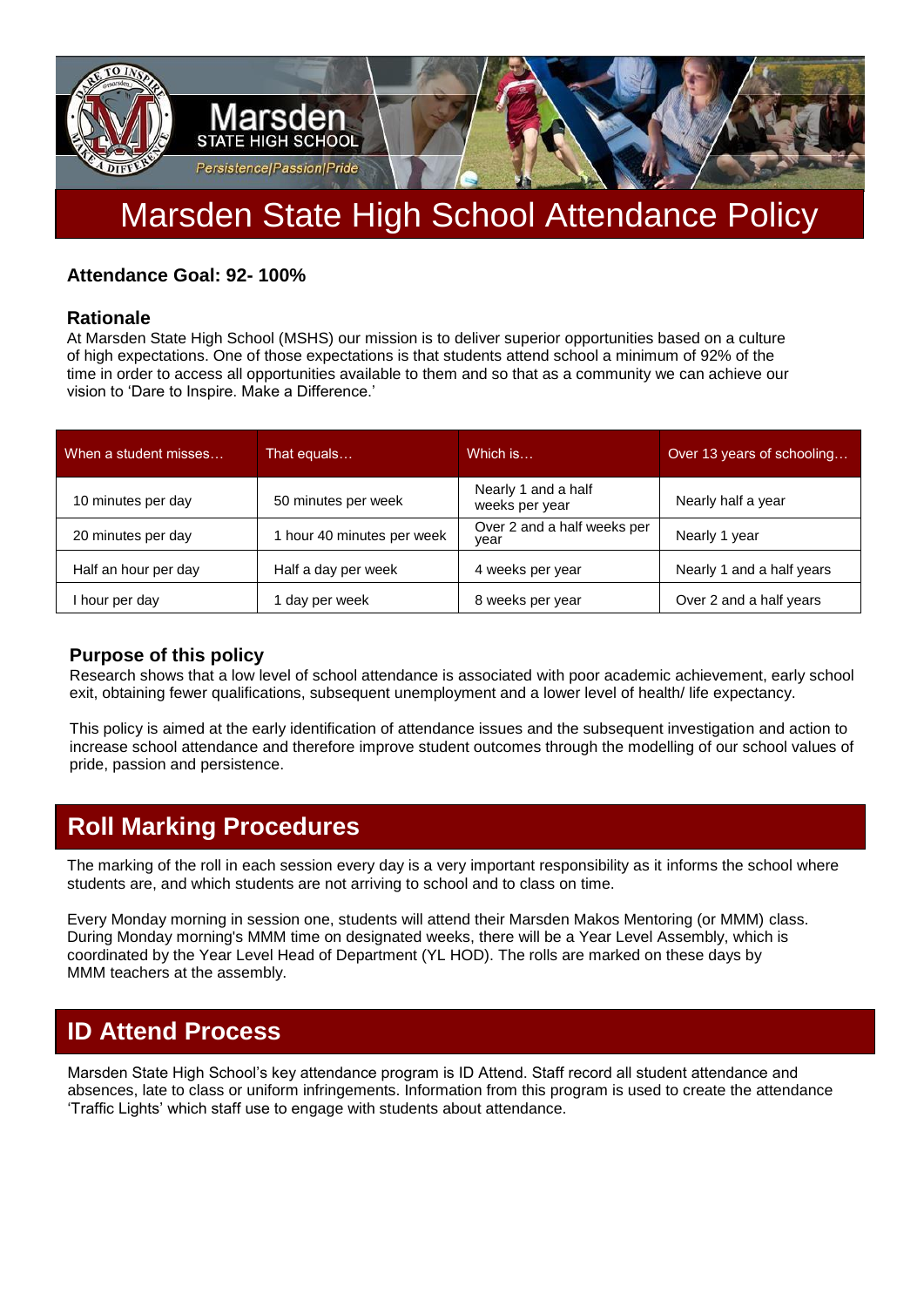### **Daily School Absentee List**

Marsden State High School is committed to closely monitoring student attendance as a matter of routine. Each day attendance is monitored and a process of notifying parents is in place, this includes emails and phone calls. If you receive notification of your child being absent and you believe it to be an error, please contact the school as soon as possible.

### **Explaining Absences**

All students must provide notification from a parent/guardian when they are absent from school. Please note that for students of compulsory school age, school staff have a duty of care to establish the reasons for absence from school. For students of post-compulsory age, school staff have a responsibility to seek reasons for absences from school, although the responsibility for providing the information rests firmly on the students and parents.

A parent/guardian can explain an absence in the following ways:

- A note submitted to the Student Foyer
- A phone call during office hours.
- A message left on absentee hotline 3299 0555 and press 0 or 3299 0593
- Doctor's Certificates are acceptable notes provided that they cover the total period of absence
- An entry on Qparents
- Email the absence reason [attendance@marsdenshs.eq.edu.au.](mailto:attendance@marsdenshs.eq.edu.au)

Further information for parents and carers is available at: [Education Queensland Attendance](https://education.qld.gov.au/initiativesstrategies/Documents/parent-fact-sheet.pdf%23search=attendance)

Any absence 10 days or more due to medical reasons requires an exemption from compulsory schooling form to be completed, this form is available at the student foyer, the main office or at this link: [Exemption form](https://marsdenshs.eq.edu.au/Supportandresources/Formsanddocuments/Documents/Miscellaneous/Application%20for%20Exemption.pdf)

If a student is to attend a non-school representative sport, dance or cultural event the school must be notified before the date of absence by contacting the School Attendance Officer on 3299 0593 or via email to [attendance@marsdenshs.eq.edu.au](mailto:attendance@marsdenshs.eq.edu.au)

#### Acceptable Reasons

- Serious illness or medical conditions (the majority of these conditions should be accompanied by a medical certificate)
- Representative activities including sport, academic and cultural
- Serious family emergencies (these should be rare)

#### Non-Acceptable Reasons

- Holidays outside school holiday periods
- Non-essential activities (e.g. shopping trips, parties, functions during the school day)
- Medical appointments that can be scheduled outside of school hours

*\* If you are unsure, contact the school on 32990555*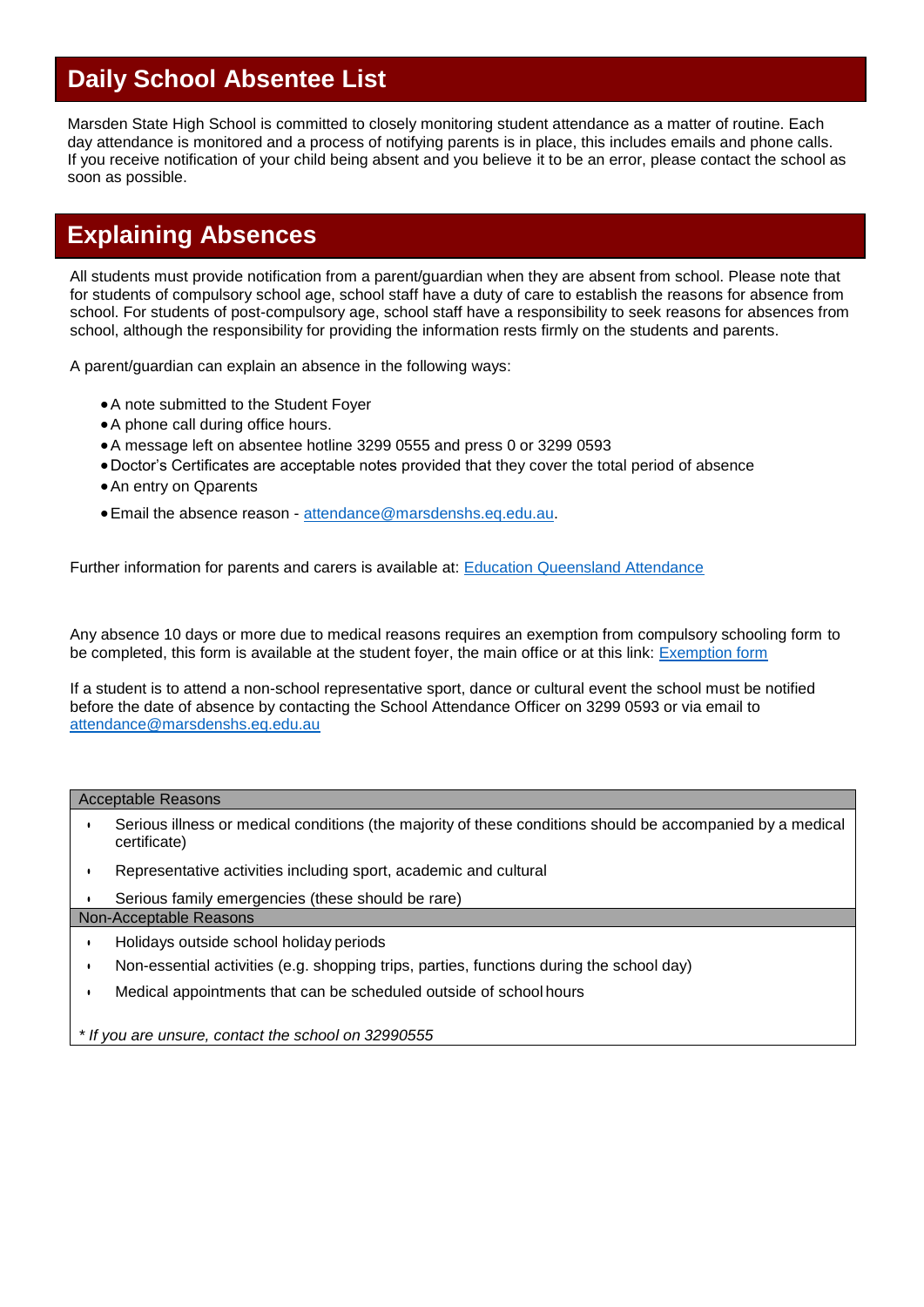### **Students Arriving Late At School- Applies after 8.40am**

- Student signs in with Student Foyer staff
- Student proceeds to class with sign in slip

### **Persistent Lateness to School**

- Year Level HOD's monitor the number of times students are late to school.
- If a student is regularly late to school, a Year Level HOD will contact parents/ guardians to explain the school concerns regarding attendance and provide notification that if the student continues to be late, a monitoring sheet may be issued.
- If student lateness continues, support staff may be contacted to liaise with the student and parents to assist the family with the issues.

Further information is available at: [Every Day Counts](https://education.qld.gov.au/initiatives-and-strategies/initiatives/every-day-counts)

### **Strategies**

At MSHS our positive engagement strategies aim to promote 100% attendance by:

- Engaging students through a quality curriculum designed to meet their individual needs
- Providing a supportive and positive environment through learning together where students are rewarded for their high attendance at school through:
	- **MMM Class celebrations**
	- Certificates of appreciation
	- Recognition at whole- school and year level assemblies
- Educating parents and the community through Facebook, newsletters, articles in the local paper and invitations to come into the school to celebrate student success. The school also provides support and counselling for parents/ guardians struggling to get their students to school.
- Employing a dedicated Attendance Officer, Youth Engagement Officers and a team of Year Level Heads of Department to analyse data and develop strategies toward improved outcomes
- Setting whole-school achievable targets and engaging the school community in meeting those targets
- Utilising a systematic monitoring and action process with clearly defined roles, responsibilities and timelines informed by data and linked to a strong action/review.

### **Staff Key Attendance Duties**

Ensuring students are accounted for and safe is a key priority at MSHS. Many staff are involved in the recording and tracking of attendance and behaviour at MSHS. The staff include but are not limited to: The Principal, Deputy Principals, Year level Head of Departments, Youth Engagement Officers, Youth Support Coordinators, Guidance Officers, School Based Nurse and Attendance Officer. These staff all contribute to effective monitoring of attendance at MSHS and this is actioned through collaboration with parents, and the wider community, which is necessary to achieve high attendance rates for students.

Staff at MSHS:

- are committed to promoting the key messages of **Every Day Counts**
- believe all children should be enrolled at school and attend school all day, every schoolday
- monitor, communicate and implement strategies to improve regular school attendance
- believe truanting can place a student in unsafe situations and impact on their future employability and life choices
- believe attendance at school is the responsibility of everyone in thecommunity.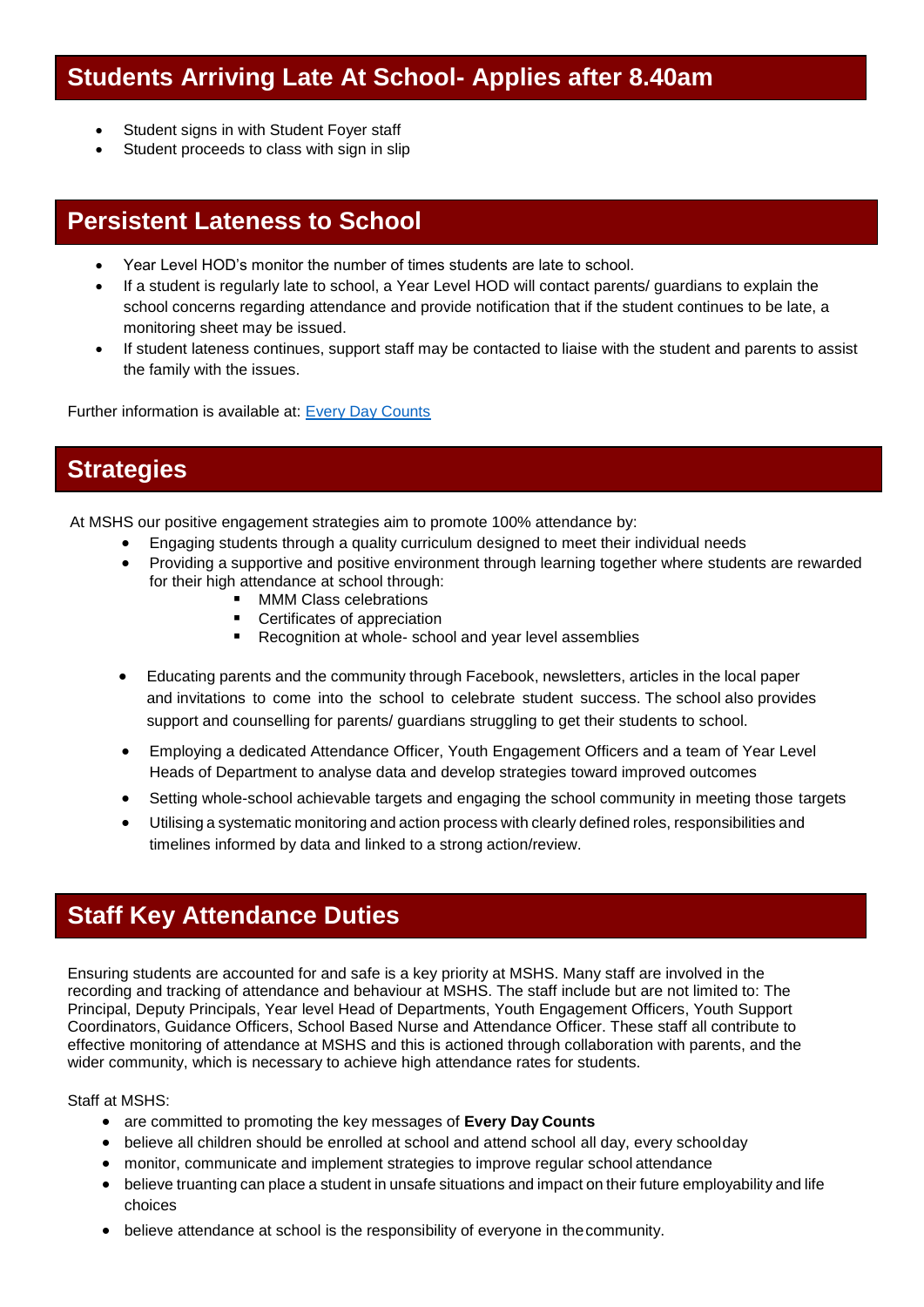| <b>PROCESSES</b>                                                                                                                                                                                             | <b>OCCURRENCE</b>                                                                | <b>RESPONSIBLE OFFICER</b>                                 |
|--------------------------------------------------------------------------------------------------------------------------------------------------------------------------------------------------------------|----------------------------------------------------------------------------------|------------------------------------------------------------|
| - Discuss traffic lights with students.<br>- Encourage students to have all absences<br>explained by a parent / guardian.                                                                                    | Fortnightly                                                                      | <b>MMM Teacher</b>                                         |
| <b>ROLL MARKING</b><br>-Mark ID Attend roll accurately within the first<br>15 minutes of each class.<br>-Follow up student absence from class where<br>required.                                             | Every class                                                                      | <b>Classroom Teacher</b>                                   |
| <b>WHOLE SCHOOL TRAFFIC LIGHTS -</b><br>Whole school student attendance data<br>(including lates) is generated and sorted<br>into zones:<br>Green $-92%$ (and<br>above)<br>Yellow - 85% to 92%<br>Red - <85% | Fortnightly.<br>To be issued on a Monday<br>in weeks 3,5,7 and 9 of<br>each term | Senior Schooling/ VET<br><b>Administration Officer</b>     |
| LATE TO SCHOOL REPORT                                                                                                                                                                                        | Fortnightly- Wednesday                                                           | Youth Engagement Officer/<br>Year Level Head of Department |
| <b>CONTINUOUS ABSENCES</b><br>A report for 3 or more days                                                                                                                                                    | Daily                                                                            | <b>Attendance Officer</b>                                  |
| <b>TRUANCY</b><br>-Inconsistencies report<br>-Community patrols                                                                                                                                              | Daily<br>Mon/Wed/Thu                                                             | Youth Engagement Officers                                  |
| <b>ATTENDANCE MEETINGS / CASE</b><br><b>MANAGEMENT</b>                                                                                                                                                       | Weekly                                                                           | Year Level Head of Department                              |
| <b>INTERVENTION PROGRAMS</b>                                                                                                                                                                                 | Termly                                                                           | Youth Support Co-ordinators                                |
| STUDENT WELLBEING (E.g. home visits,<br>parent / student interviews)                                                                                                                                         | On a needs basis                                                                 | Youth Support Officers                                     |
| <b>RE-ENGAGEMENT</b>                                                                                                                                                                                         | On a needs basis                                                                 | Life Coaches<br>Year Level HOD                             |
| <b>CELEBRATING SUCCESS</b>                                                                                                                                                                                   | Annually                                                                         | Year Level HOD                                             |